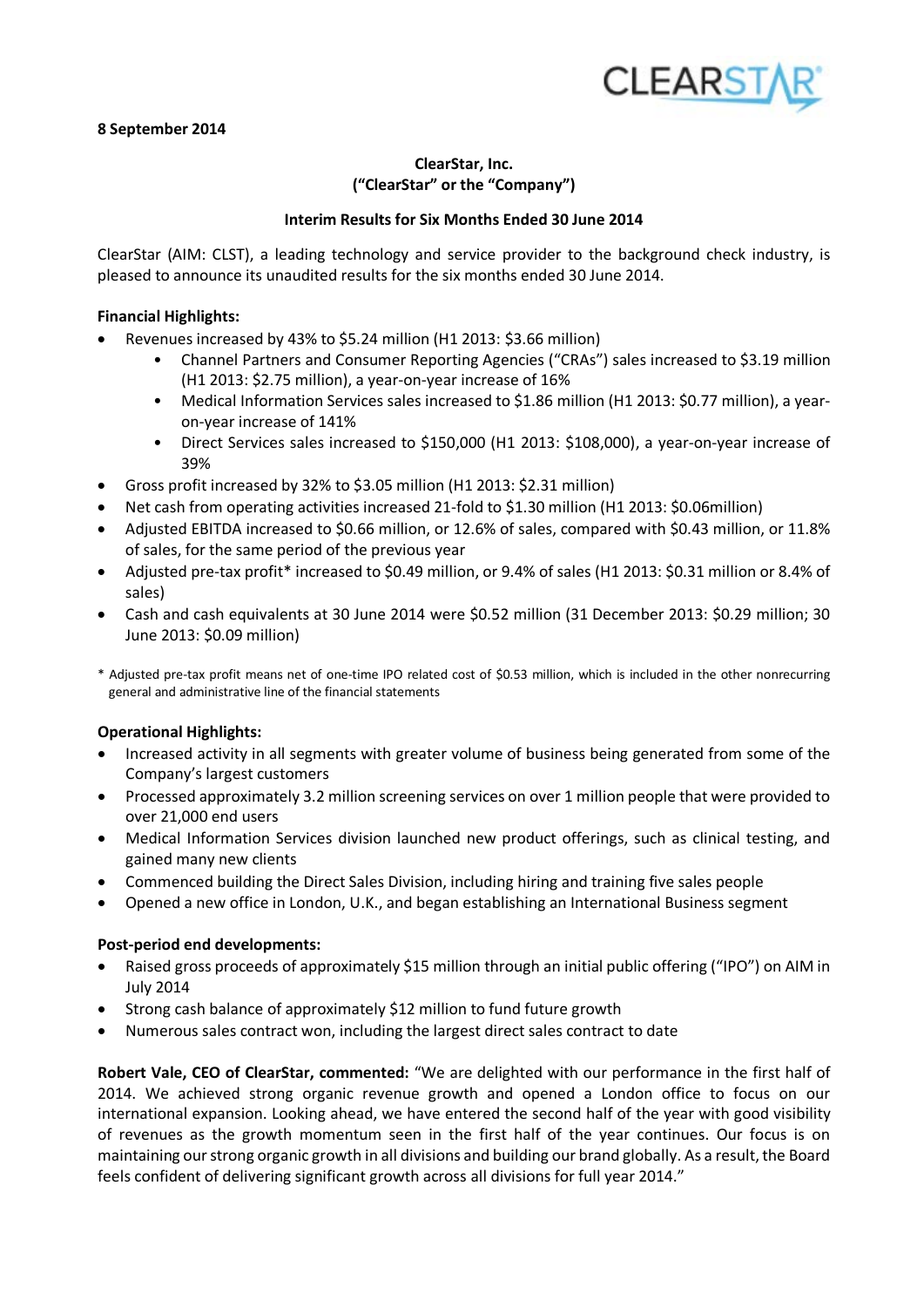## **Enquiries:**

| <b>ClearStar</b>                                        |                      |
|---------------------------------------------------------|----------------------|
| Robert Vale, Chief Executive Officer                    | +1 770 416 1900      |
| David Pattillo, Chief Financial Officer                 |                      |
|                                                         |                      |
| <b>Cenkos Securities (Nominated Advisor and Broker)</b> |                      |
| Max Hartley, Michael Johnson - Corporate Finance        | +44 (0) 20 7397 8900 |
| Andy Roberts - Sales                                    |                      |
|                                                         |                      |
| <b>Luther Pendragon</b>                                 |                      |
| Harry Chathli, Claire Norbury, Oliver Hibberd           | +44 20 7618 9100     |
|                                                         |                      |

## **About ClearStar**

ClearStar is a technology and service provider to the background check industry, supporting background screening companies, employers and employees with their recruitment and employment application decisions. ClearStar provides employment intelligence to its clients through a suite of IT applications for day-to-day use in their business. Employment intelligence aims to improve business insight to support better recruitment and other decisions affecting employees generally, by increasing the quality, reliability and visibility of information available to management.

The Directors believe that they offer one of the most complete independent IT application suites that provide employment intelligence. The suite comprises of a collection of applications which utilises data from over 3,000 sources ranging from résumés to records with local authorities. The Group's primary business involves searching the relevant source of data for specific employment intelligence information based on clients' bespoke requirements for its employment applicants. The Group extracts the required input and this information is then processed, allowing the client to make a swift decision in respect of the relevant applicant, thereby minimising bottlenecks in the hiring process. ClearStar's 'Aurora' platform has delivered employment intelligence to over 20,000 employers including Toyota, Wrigley, Angie's List, University of Pennsylvania, IBM, University of Miami, ADP, FedEx and Six Flags.

**[www.clearstar.net](http://www.clearstar.net/)**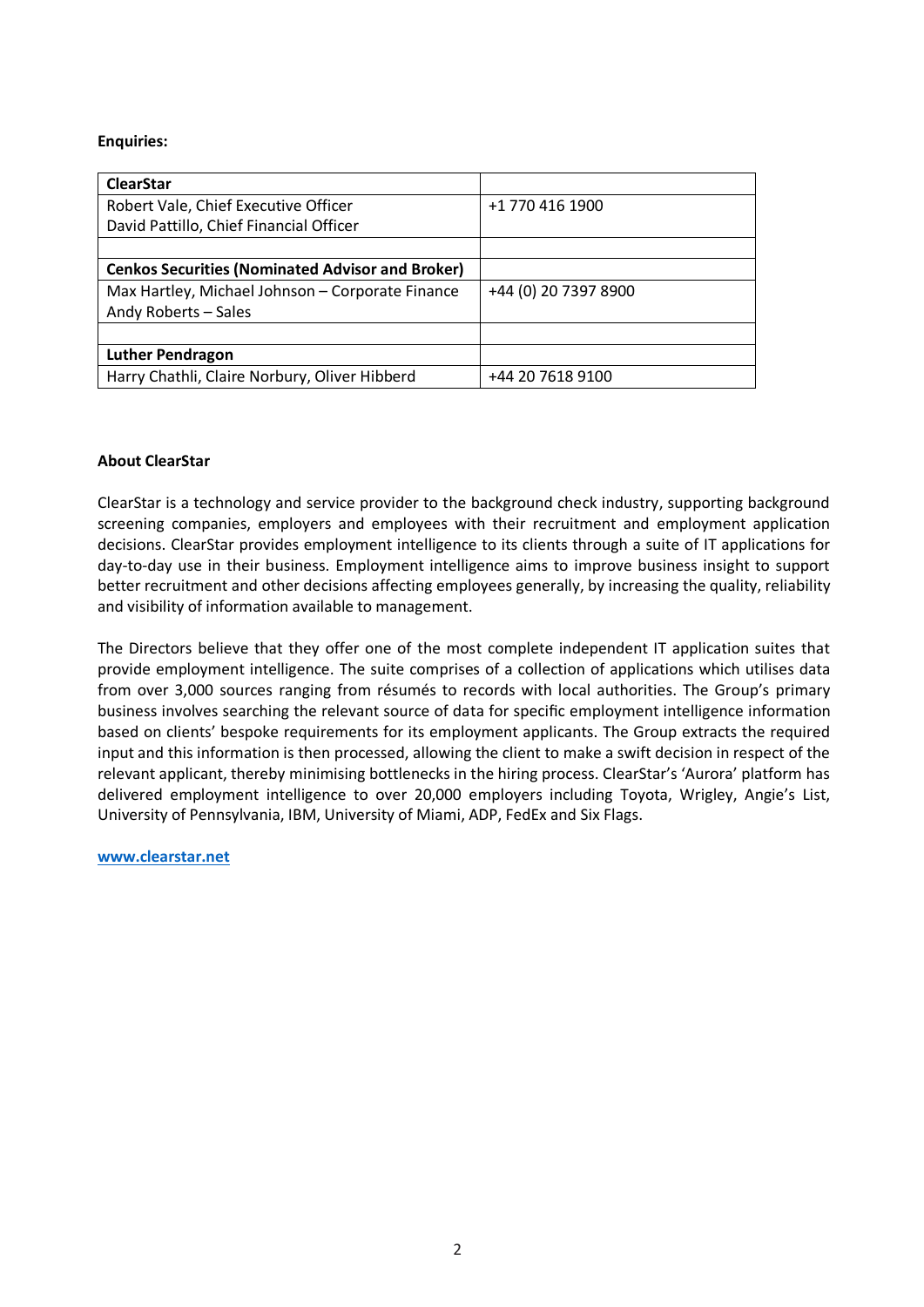## **CEO Statement**

ClearStar is delighted to announce its results for the six months ended 30 June 2014. During the period, the Company achieved strong growth across all of its divisions as revenues increased by 43% to \$5.24 million (H1 2013: \$3.66 million). This was the result of increased business from some of the Company's largest customers, new customer wins and new product offerings.

The first half of 2014 saw ClearStar continuing to offer one of the most complete independent IT application suites that provides employment intelligence. Employment intelligence aims to improve business insight to support better recruitment and other decisions affecting employees generally by increasing the quality, reliability and visibility of information available to management.

In order to satisfy the demand for the business application suite as part of the background screening process, the Company has the following three principal business process channels:

- a) Channel Partners and CRAs
- b) Medical Information Services
- c) Direct Services

## *Channel Partners and CRAs*

In this segment, ClearStar provides white labelling technology. Data logistics services are provided to CRAs and Channel Partners who use the Company'stechnology to perform background checks on job applicants.

In H1 2014, revenues in this segment increased by 16% to \$3.19 million (H1 2013: \$2.75 million). This was primarily as a result of increased business from some of the Company's largest customers but also included new customer wins.

## *Medical Information Services ("MIS")*

In this segment, ClearStar provides services, largely directly to employers, for the purpose of drug and alcohol tests. In H1 2014, revenues in MIS increased by 141% to \$1.86 million (H1 2013: \$0.77 million). The main factors that contributed to the large increase were additional product offerings such as clinical testing, increased steroid testing and new clients. During the period, ClearStar brought on several new clients and facilitated current clients with increasing their volumes.

## *Direct Services*

In this emerging segment, ClearStar provides retail background check services directly to employers. In H1 2014, revenues in this segment increased by 39% to \$150,000 (H1 2013: \$108,000). Post period, ClearStar signed an approximately \$100,000 annualised agreement with a major U.S. logistics company.

## **Post-Period End Activity**

## *Admission to AIM*

In July 2014 ClearStar successfully completed its IPO on AIM, a market operated by the London Stock Exchange plc, raising approximately \$15 million in gross proceeds.

The Directors of ClearStar believe that its listing on AIM will enhance the Company's credibility and profile within its marketplace and will assist the growth in its business. The proceeds are intended to provide the Company with working capital to fund its continued operations in marketing spend in order to acquire customers, whilst also building out the ClearStar's international network, and to fund continued R&D investment in its platform. The listing will also provide the Company with access to capital to support its strategic objectives, if suitable acquisition or other opportunities arise. Acquisitions may be pursued where the Directors consider that there is clear value through the addition of expertise, customers, monetisation potential or geographic footprint.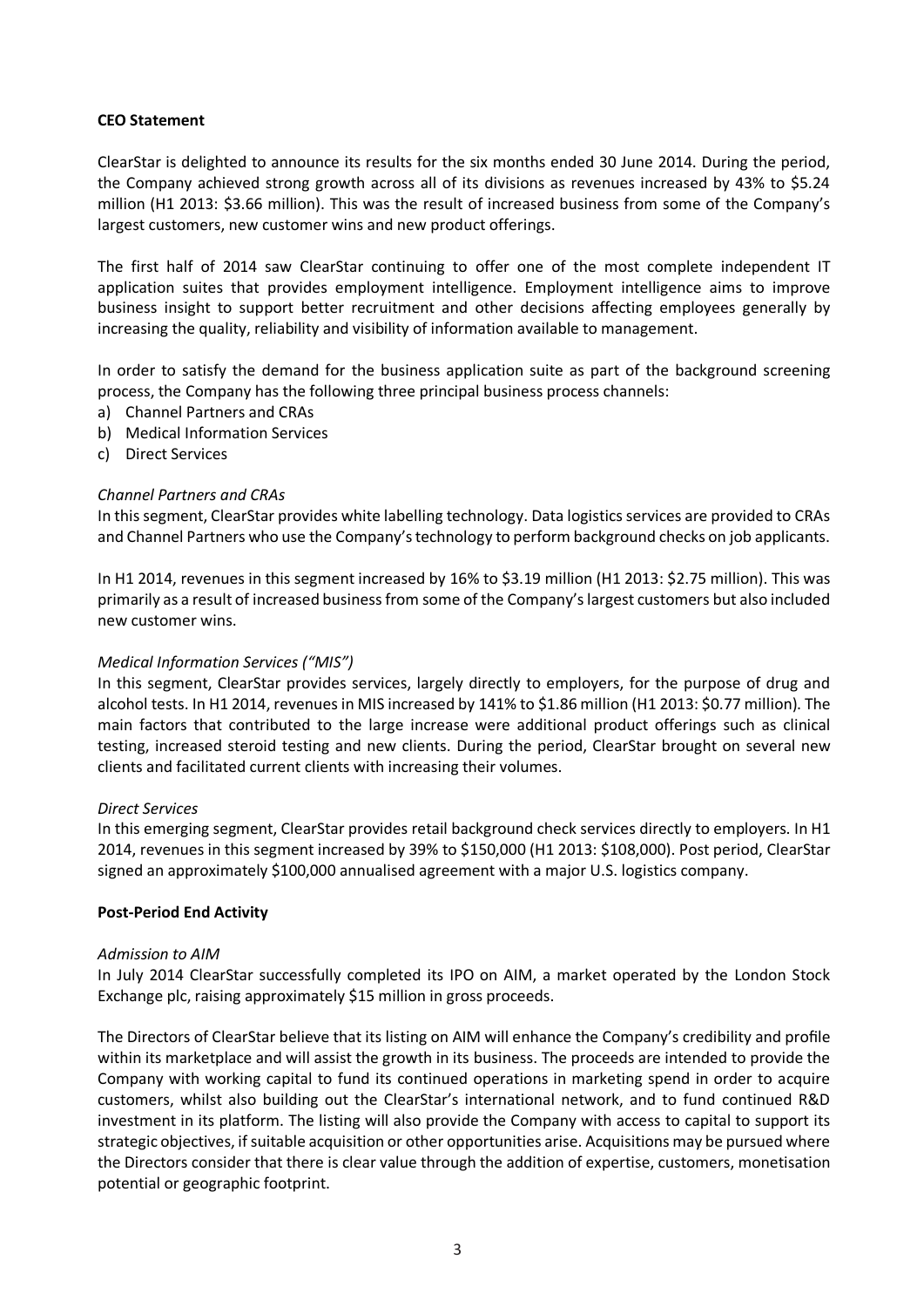## **Financial Review**

The Company recorded a strong financial performance, with total revenue increasing by 43% for the first six months of 2014 to \$5.24 million, compared with \$3.66 million for the first six months of 2013.

Gross profit increased by 32% for the first six months of 2014 to \$3.05 million (H1 2013: \$2.31 million). Gross profit margin was 58.1% compared with 63.2% for the same period of the previous year. The decrease was primarily due to the shift in the product mix with an increased contribution to revenues from MIS, which has a lower gross margin than services to CRAs and Channel Partners. Management believes gross margin will improve due to on-going technology improvements and cost reductions among suppliers.

Total operating expenses, net one-time IPO related costs of \$0.53 million which is included in the other nonrecurring general and administrative line of the financial statements, increased by 27% for the first six months of 2014 to \$2.55 million (H1 2013: \$2.00 million). The increase was primarily as a result of building the sales team, opening a U.K. office and technology development.

The Company achieved an adjusted profit before taxes of approximately \$0.49 million, compared with a profit before tax of approximately \$0.31 million for the same period of the prior year.

Net cash from operating activities increased 21-fold to \$1.30 million (H1 2013: \$0.06 million) and cash and cash equivalents at 30 June 2014 were \$0.52 million (31 December 2013: \$0.29 million; 30 June 2013: \$0.09 million).

## **Outlook**

ClearStar has entered the second half of 2014 with good visibility of revenues as the growth momentum seen in the first half of the year continues. The Company's focus is on maintaining its strong organic growth in all divisions and building its brand globally. The market for background screening and employment intelligence remains robust, and the Company intends to continue to invest in technology and people to take advantage of global opportunities for future growth.

Post period end, the Company successfully raised approximately \$15 million and is already deploying funds to execute its growth strategy. In addition to investing in people, technology and expansion in the U.S., the Company is seeking to accelerate organic international growth – particularly in the U.K. Furthermore, if the right opportunity arose, the Company would also seek to grow through value-enhancing acquisitions.

As a result, the Board feels confident of delivering significant organic growth in all divisions for full year 2014 compared with 2013.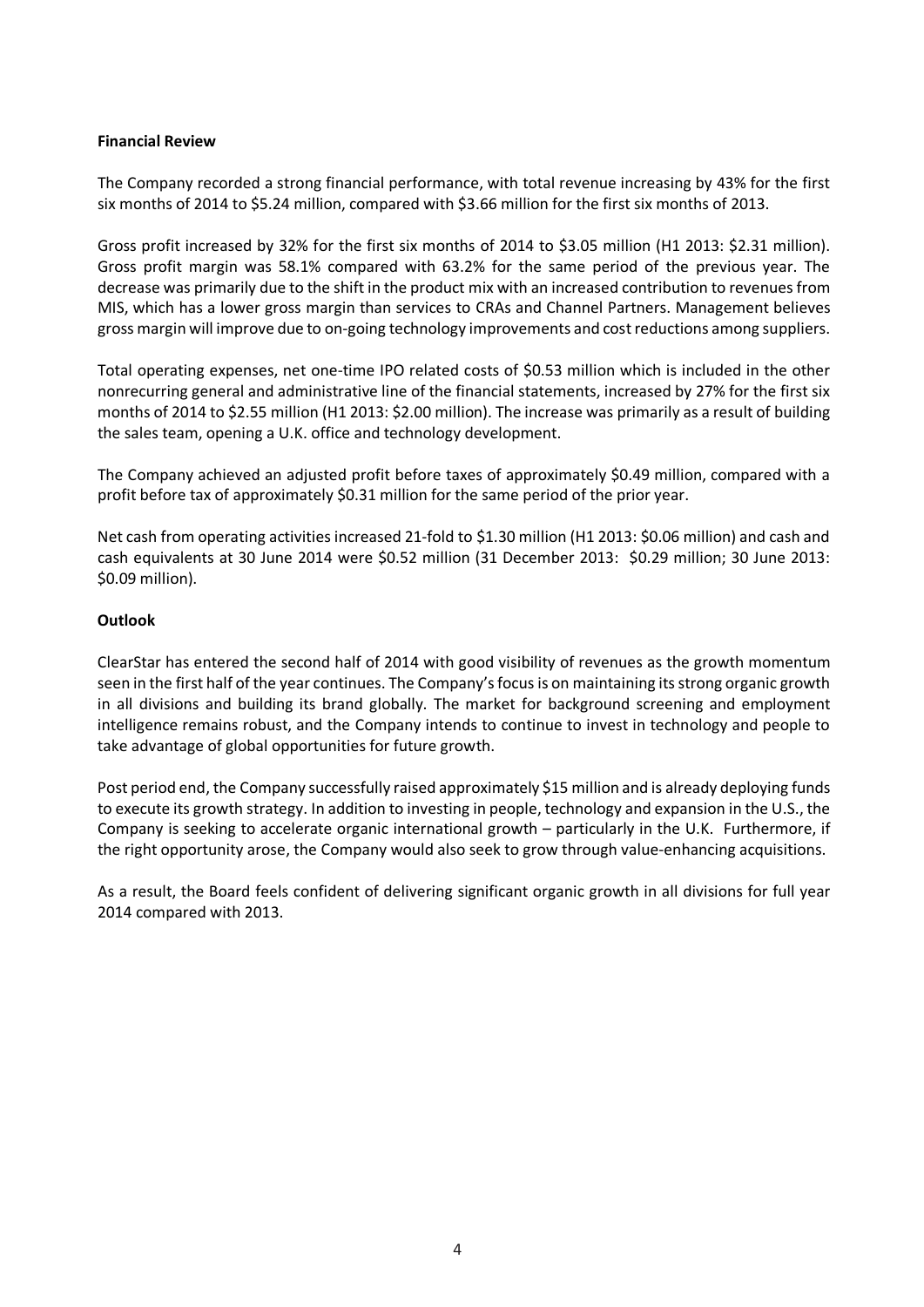# **CLEARSTAR, INC. Statements of Operations (USD, in thousands)**

|                                               | Six Months  | Six Months  | Year        |
|-----------------------------------------------|-------------|-------------|-------------|
|                                               | Ended       | Ended       | Ended       |
|                                               | 30 June     | 30 June     | 31 December |
|                                               | 2014        | 2013        | 2013        |
|                                               | (unaudited) | (unaudited) |             |
|                                               | \$          | \$          | \$          |
| Net revenue                                   | 5,242       | 3,663       | 7,972       |
| Cost of revenue                               | 2,194       | 1,349       | 3,074       |
| <b>Gross profit</b>                           | 3,048       | 2,314       | 4,898       |
| <b>Operating expenses</b>                     |             |             |             |
| Selling and marketing                         | 43          | 61          | 117         |
| Research and development                      | 29          | 141         | 81          |
| Depreciation and amortization                 | 160         | 117         | 278         |
| General and administrative                    | 2,315       | 1,679       | 3,697       |
| Other nonrecurring general and administrative | 526         |             |             |
| <b>Total operating expenses</b>               | 3,072       | 1,997       | 4,174       |
| Income (Loss) from operations                 | (24)        | 317         | 722         |
| Other expense                                 |             |             |             |
| Interest expense                              | 8           | 7           | (14)        |
| Total other expense                           | 8           | 7           | (12)        |
| Net income (loss)                             | (32)        | 310         | 710         |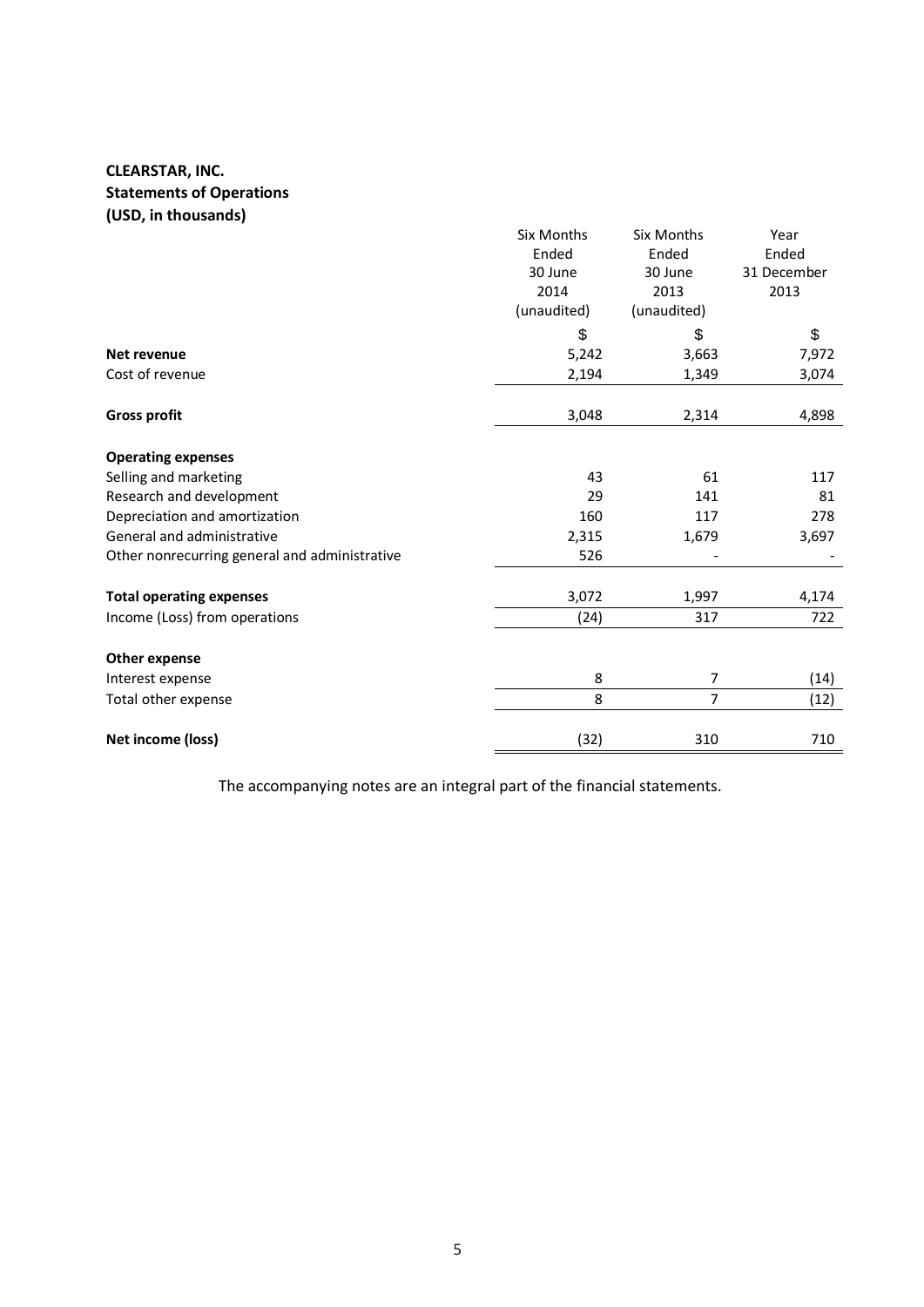#### **CLEARSTAR, INC. Balance Sheets (USD, in thousands)**

|                                                                                       | As of       | As of                    | As of                    |
|---------------------------------------------------------------------------------------|-------------|--------------------------|--------------------------|
|                                                                                       | 30 June     | 30 June                  | 31 December              |
|                                                                                       | 2014        | 2013                     | 2013                     |
|                                                                                       | (unaudited) | (unaudited)              |                          |
|                                                                                       | \$          | \$                       | \$                       |
| <b>ASSETS</b>                                                                         |             |                          |                          |
| <b>Current assets</b>                                                                 |             |                          |                          |
| Cash and cash equivalents                                                             | 516         | 87                       | 285                      |
| Accounts receivable - trade, net of allowance for                                     |             |                          |                          |
| doubtful accounts of \$0, \$3, and \$0, respectively                                  | 288         | 242                      | 103                      |
| Unbilled receivables                                                                  | 969         | 683                      | 561                      |
| Research and development tax credits                                                  | 122         |                          | 122                      |
| Prepaid expenses                                                                      | 104         | 108                      | 44                       |
| Prepaid IPO costs                                                                     | 975         |                          |                          |
| Due from shareholders                                                                 | 33          |                          | 33                       |
| Other current assets                                                                  | 2           | $\blacksquare$           | $\overline{\phantom{a}}$ |
|                                                                                       |             |                          |                          |
| <b>Total current assets</b>                                                           | 3,007       | 1,121                    | 1,147                    |
| Property and equipment, at cost                                                       |             |                          |                          |
| Computer equipment                                                                    | 570         | 329                      | 349                      |
| <b>Furniture and fixtures</b>                                                         | 48          | 26                       | 25                       |
| Leasehold improvements                                                                | 15          | 11                       | 11                       |
|                                                                                       |             |                          |                          |
| Less accumulated depreciation                                                         | (335)       | (226)                    | (297)                    |
| Total property and equipment, net                                                     | 298         | 141                      | 88                       |
|                                                                                       |             |                          |                          |
| Other assets<br>Capitalised software development costs, net                           | 696         | 180                      | 468                      |
|                                                                                       |             |                          |                          |
| Deposits                                                                              | 10          | $\overline{\phantom{a}}$ | 4                        |
|                                                                                       |             |                          |                          |
| Total other assets                                                                    | 707         | 180                      | 472                      |
| Total assets                                                                          | 4,012       | 1,442                    | 1,707                    |
|                                                                                       |             |                          |                          |
| LIABILITIES AND STOCKHOLDERS' EQUITY                                                  |             |                          |                          |
| <b>Current liabilities</b>                                                            |             |                          |                          |
| Accounts payable                                                                      | 1,486       | 291                      | 17                       |
| <b>Accrued liabilities</b>                                                            | 789         | 36                       | 344                      |
| Deferred revenue                                                                      | 41          | 34                       | 33                       |
| Current portion of long-term debt                                                     | 36          | 36                       | 36                       |
| Current portion of obligations under capital lease                                    | 43          | 20                       |                          |
| Due to shareholder                                                                    | 43          | 7                        | 58                       |
| Other current liabilities                                                             | 40          | $\blacksquare$           | $\blacksquare$           |
| <b>Total current liabilities</b>                                                      | 2,477       | 425                      | 488                      |
|                                                                                       |             |                          |                          |
| Long-term liabilities                                                                 |             |                          |                          |
| Obligations under capital lease, net of current portion                               | 151         | $\overline{\phantom{a}}$ |                          |
| Long-term debt, net of current portion                                                | 130         | 162                      | 147                      |
|                                                                                       |             |                          |                          |
| <b>Total long-term liabilities</b>                                                    | 281         | 162                      | 147                      |
| <b>Stockholders' equity</b>                                                           |             |                          |                          |
| Common stock, no par value; 10,000, 1,000, and 1,000 shares authorised, respectively; |             |                          |                          |
| 1,036.27, 1,000, and 1,000 shares issued and outstanding, respectively                | 647         | 332                      | 332                      |
| Additional paid-in capital                                                            | 15          | 15                       | 15                       |
| Retained earnings                                                                     | 593         | 509                      | 725                      |
|                                                                                       |             |                          |                          |
| <b>Stockholders' equity</b>                                                           | 1,254       | 856                      | 1,071                    |
|                                                                                       |             |                          |                          |
| Total liabilities and stockholders' equity                                            | 4,012       | 1,442                    | 1,707                    |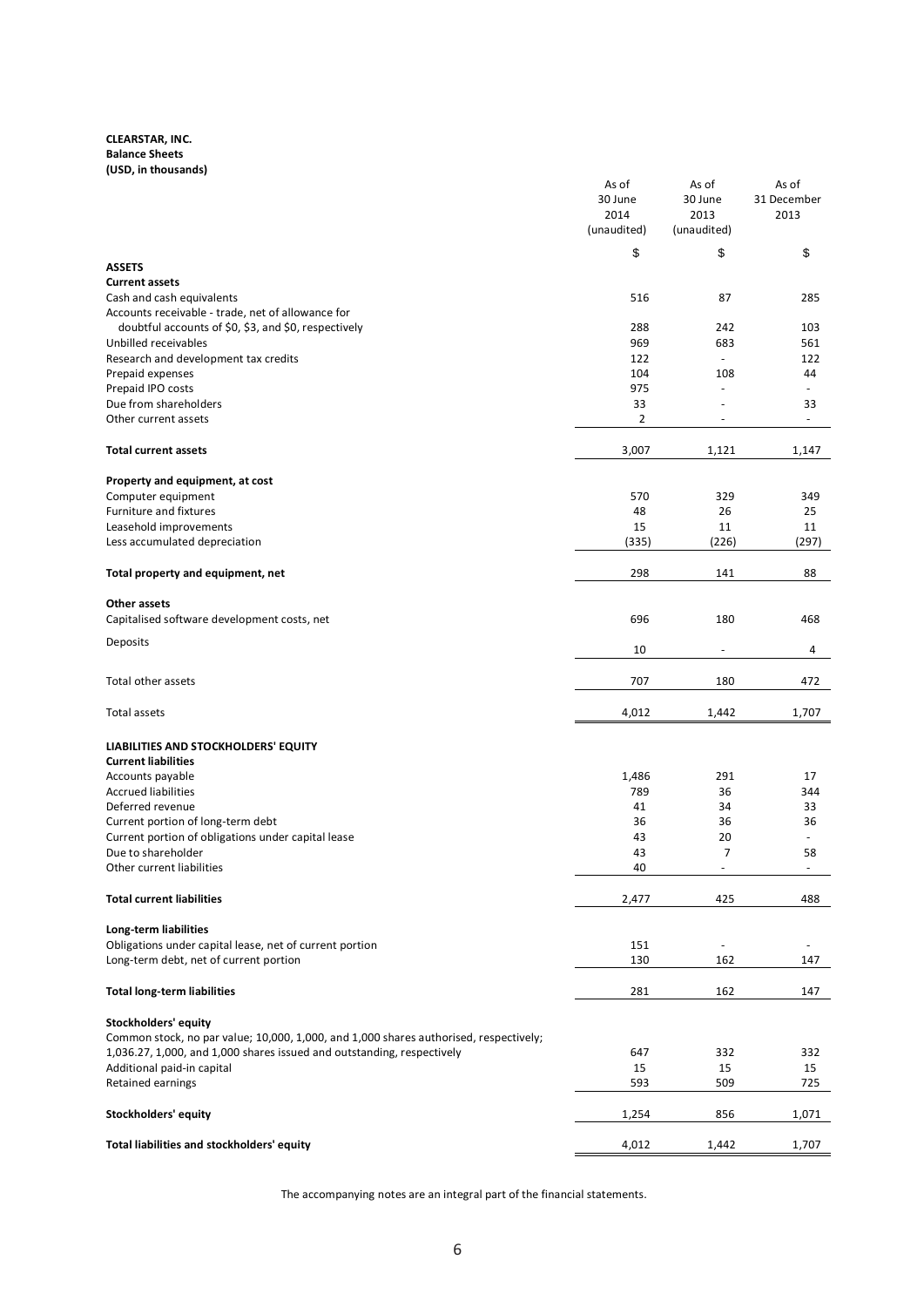# **CLEARSTAR, INC. Statements of Changes in Stockholders' Equity (USD, in thousands, except no. of shares)**

| Balances at 30 June 2014 (unaudited) | 1,036.27            | 647                      | 15                       | 593      | 1,254 |
|--------------------------------------|---------------------|--------------------------|--------------------------|----------|-------|
| Net loss                             |                     |                          |                          | (32)     | (32)  |
| <b>Distributions</b>                 |                     |                          |                          | (100)    | (100) |
| Stock issued for cash                | 36.27               | 315                      | $\overline{\phantom{a}}$ |          | 315   |
| <b>Balances at 31 December 2013</b>  | 1,000.00            | 332                      | 15                       | 725      | 1,071 |
| Net income                           |                     |                          |                          | 400      | 400   |
| <b>Distributions</b>                 |                     |                          |                          | (185)    | (185) |
| Balances at 30 June 2013 (unaudited) | 1,000.00            | 332                      | 15                       | 509      | 856   |
| Net income                           |                     |                          |                          | 310      | 310   |
| <b>Distributions</b>                 |                     | $\overline{\phantom{0}}$ |                          |          |       |
| <b>Balances at 31 December 2012</b>  | 1,000.00            | 332                      | 15                       | 200      | 546   |
|                                      | No.                 | \$                       | \$                       | \$       | \$    |
|                                      | <b>Shares</b>       | Amount                   | Capital                  | Earnings | Total |
|                                      | <b>Common Stock</b> |                          | Additional<br>Paid-in    | Retained |       |
|                                      |                     |                          |                          |          |       |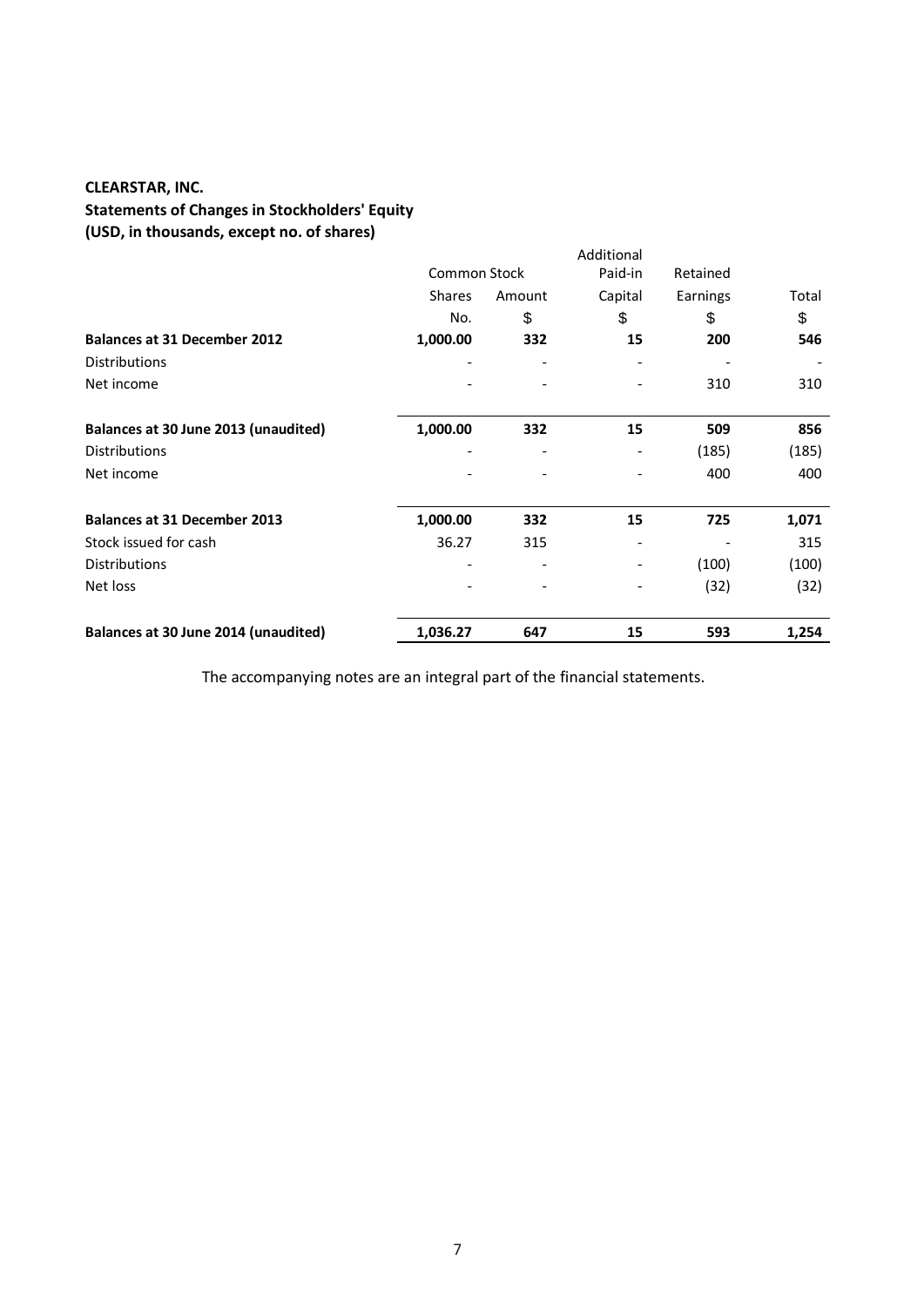#### **CLEARSTAR, INC. Statements of Cash Flows (USD, in thousands)**

|                                                         | Six Months                   | <b>Six Months</b>        | Year           |
|---------------------------------------------------------|------------------------------|--------------------------|----------------|
|                                                         | Ended                        | Ended                    | Ended          |
|                                                         | 30 June                      | 30 June                  | 31 December    |
|                                                         | 2014                         | 2013                     | 2013           |
|                                                         | (unaudited)                  | (unaudited)              |                |
|                                                         | \$                           | \$                       | \$             |
| <b>CASH FLOWS FROM OPERATING ACTIVITIES</b>             |                              |                          |                |
| Net income (loss)                                       | (32)                         | 310                      | 710            |
| Adjustments to reconcile net income                     |                              |                          |                |
| to net cash provided by operating activities:           |                              |                          |                |
| Change in allowance for doubtful accounts               |                              |                          | (3)            |
| Depreciation and amortization                           | 160                          | 117                      | 278            |
| Change in operating assets and liabilities:             |                              |                          |                |
| Accounts receivable                                     | (185)                        | (82)                     | 61             |
| Unbilled accounts receivable                            | (408)                        | (299)                    | (177)          |
| Research and development tax credits                    | $\qquad \qquad \blacksquare$ | $\overline{\phantom{a}}$ | (122)          |
| Other current assets                                    | (2)                          |                          | ÷.             |
| Prepaid expenses                                        | (60)                         | (88)                     | (24)           |
| Deposits                                                | (7)                          | $\overline{\phantom{a}}$ | (4)            |
| Accounts payable                                        | 1,442                        | 252                      | (23)           |
| Payroll and accrued expenses                            | 345                          | (153)                    | 155            |
| Deferred revenue                                        | 8                            |                          | (1)            |
| Other current liabilities                               | 40                           |                          |                |
| Total adjustments                                       | 1,333                        | (255)                    | 139            |
|                                                         |                              |                          |                |
| Net cash provided by operating activities               | 1,301                        | 55                       | 849            |
| <b>CASH FLOWS FROM INVESTING ACTIVITIES</b>             |                              |                          |                |
| Acquisition of property and equipment                   | (47)                         | (28)                     | (50)           |
| Proceeds from disposition of property and equipment     |                              |                          | $\overline{2}$ |
| Capitalised software development costs                  | (350)                        |                          | (376)          |
| Net advances made on amounts due from (to) shareholders | 10                           | (22)                     | (3)            |
| Net cash used for investing activities                  | (387)                        | (50)                     | (427)          |
| <b>CASH FLOWS FROM FINANCING ACTIVITIES</b>             |                              |                          |                |
| Prepaid IPO financing costs                             | (975)                        |                          |                |
| Principal payments on long-term debt                    |                              |                          |                |
| Principal payments on capital lease obligations         | (18)                         |                          | (15)           |
| Proceeds from issuance of stock                         | (6)<br>315                   | (25)                     | (45)           |
|                                                         |                              |                          |                |
| Stockholder distributions                               |                              |                          | (185)          |
| Net cash used for financing activities                  | (684)                        | (25)                     | (245)          |
| Net cash increase (decrease) for period                 | 230                          | (21)                     | 178            |
| Cash at beginning of period                             | 285                          | 108                      | 108            |
| Cash at end of period                                   | 516                          | 87                       | 285            |
|                                                         |                              |                          |                |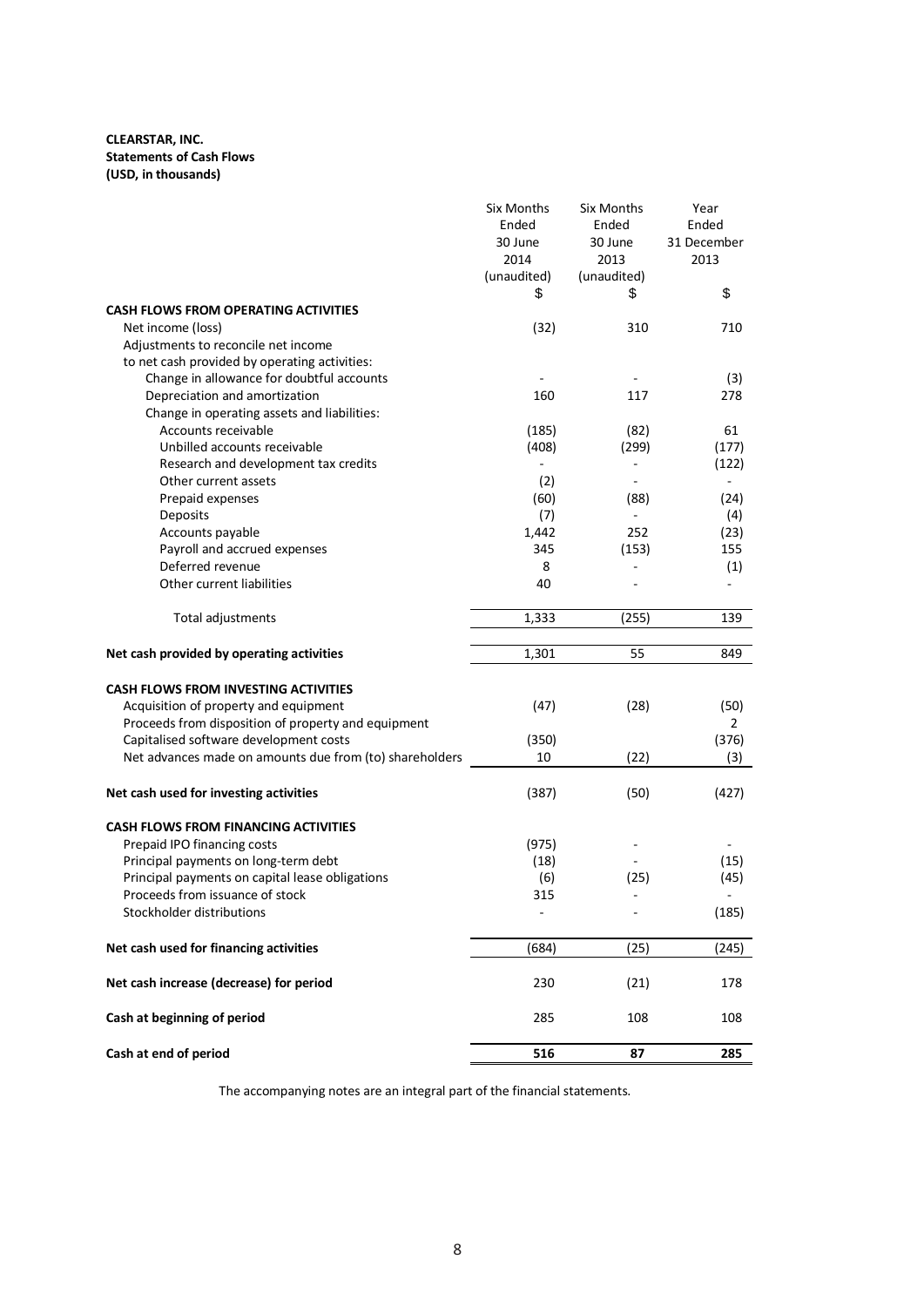## NOTES TO THE FINANCIAL INFORMATION

- 1. Summary of significant accounting policies
- a) Nature ofOperations

ClearStar, Inc. (''ClearStar US''), an S Corporation, was formed on 23 March 1995. ClearStar US is a technology and service provider to the background check industry, including employers and background screening companies located primarily in the United States of America.

ClearStar US was originally named Compass Clarity, Inc. Effective 28 September 2010, Compass Clarity, Inc. changed its operating name to ClearStar, Inc.

## b) Basis of Accounting

The Historical Financial Information has been prepared on the accrual basis of accounting in accordance with accounting principles generally accepted in the United States of America (''US GAAP'').

ClearStar Logistics, Inc., an entity that was owned by the shareholders of ClearStar US, wasformed in 2007 as an S Corporation, to enter into certain supplier and customer contracts relating to background checks. Beginning in 2010, the revenues and costs relating to all the contracts of ClearStar Logistics, Inc. were recorded in the books of ClearStar US, as all the corresponding operations relating to the contracts were conducted by ClearStar US. On 27 June 2014, ClearStar Logistics, Inc. and ClearStar US merged with ClearStar US being the surviving entity. All of the outstanding shares of capital stock of ClearStar Logistics, Inc. were cancelled and ClearStar US became successor to and acquired all of ClearStar Logistics, Inc.'s right, title and interest in and to its assets and assumed all of its liabilities and obligations. The merger was a non-taxable event for each of ClearStar Logistics, Inc. and ClearStar US. As such, the financial statements of ClearStar US represent all of the trading activities, assets and liabilities of ClearStar US and ClearStar Logistics, Inc.

## c) Use of Estimates

The preparation of financial statements in conformity with US GAAP requires management to make estimates and assumptions that affect the reported amounts of assets and liabilities, the disclosure of contingent assets and liabilities at the date of the financial statements, and the reported amounts of revenue and expenses during the reporting period. Estimates are used for, but not limited to, the allowance for doubtful accounts, depreciable lives of property and equipment, certain accrued liabilities, and capitalised software development costs. Actual results could differ from these estimates.

## d) Cash and Cash Equivalents

Cash comprises cash held on call with banks and cash in hand. Cash equivalents consist of shortterm, highly liquid investments which are readily convertible into cash within 90 days of purchase.

## e) Concentration of Credit Risk Arising From Cash Deposits in Excess of Insured Limits

ClearStar US maintains cash balances at a financial institution. The accountis insured by the Federal Deposit Insurance Corporation up to \$250,000. From time to time, ClearStar US's cash balance exceeds such limits. ClearStar US has not experienced any losses in such accounts. ClearStar US believes it is not exposed to any significant risks on cash.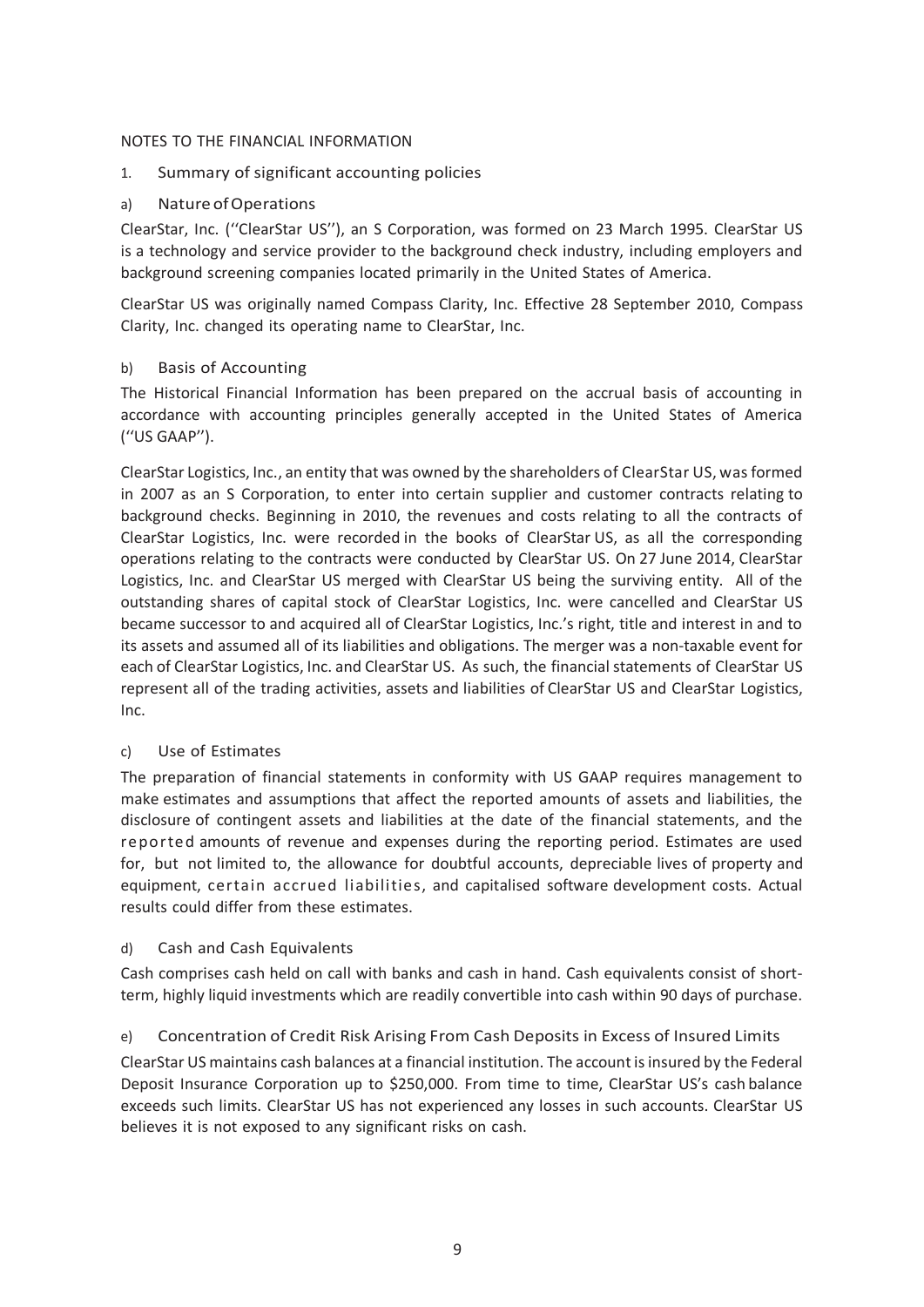## f) Accounts Receivable

ClearStar US extends credit to customers located primarily throughout North America based on the size of the customer, its payment history, and other factors. ClearStar US generally does not require collateral to support customer receivables. ClearStar US provides an allowance for doubtful accounts based upon a review of the outstanding accounts receivable, historical collection information and existing economic conditions. ClearStar US determines if receivables are past due based on days outstanding, and amounts are written off when determined to be uncollectable by management. The maximum accounting loss from the credit risk associated with accounts receivable is the amount of the receivable recorded, which is the face amount of the receivable, net of the allowance for doubtful accounts.

## g) Property and Equipment

Property and equipment are stated at cost. Expenditures for maintenance and repairs are expensed currently, while renewals and betterments that materially extend the life of an asset are capitalised. The cost of assets sold, retired, or otherwise disposed of, and the related allowance for depreciation are eliminated from the accounts, and any resulting gain or loss is recognised.

Depreciation of property and equipment is provided using the straight-line method over the estimated useful lives of the assets, which are as follows:

| Computer equipment     | 3 years                                              |
|------------------------|------------------------------------------------------|
| Furniture and fixtures | $5 - 7$ years                                        |
| Leasehold improvements | Lesser of estimated useful life or life of the lease |

Depreciation expense for the six months ended 30 June 2014 and 2013, and the year ended 31 December 2013 totalled \$37,939, \$28,200 and \$100,324, respectively.

## h) Software Development Costs

In accordance with the US GAAP, ClearStar US has capitalised external direct costs of services consumed in developing and obtaining internal-use computer software and the payroll and payroll-related costs for employees who are directly associated with and who devote time to developing the internal-use computer software.

Management's judgment is required in determining the point at which various projects enter the application development stage at which costs may be capitalised, in assessing the ongoing value of the capitalised costs, and in determining the estimated useful lives over which the costs are amortised. Costs in relation to the preliminary stages of projects are expensed in the period in which they are incurred. ClearStar US expects to continue to invest in internally developed software and to capitalise costs in accordance with US GAAP.

ClearStar US's capitalised software development costs were approximately \$1,071,000, \$345,000 and \$721,000 with related accumulated amortisation of approximately \$375,000, \$164,000 and \$253,000 for the six months ended 30 June 2014 and 2013, and the year ended 31 December 2013, respectively. Amortisation expense for the six months ended 30 June 2014 and 2013, and the year ended 31 December 2013, was approximately \$122,000, \$89,000 and \$178,000, respectively. Capitalised software development costs are amortised over three years.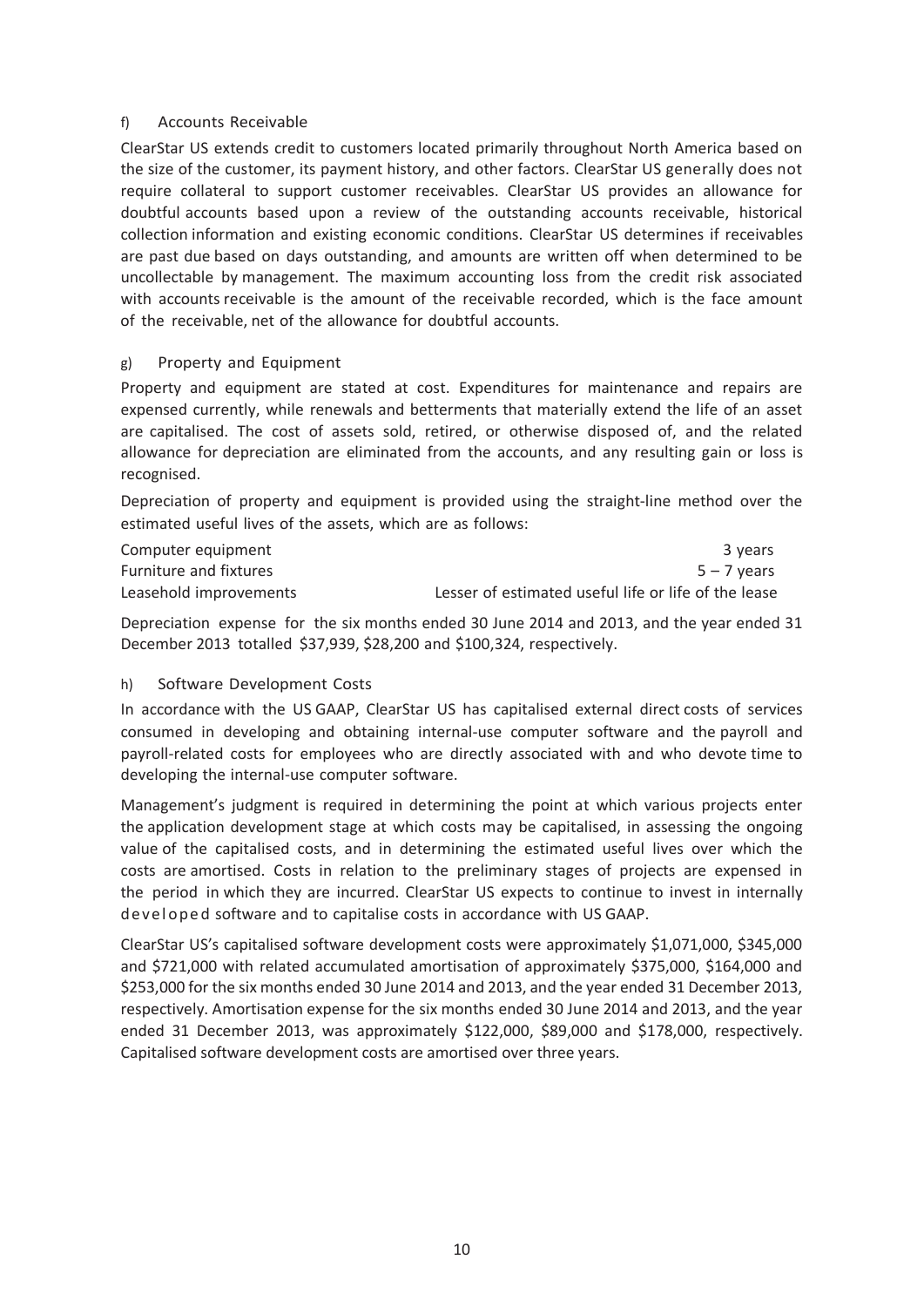Approximate aggregate future amortisation expense is as follows:

Year Ending 30 June

|      | Amount<br>\$000 |
|------|-----------------|
|      |                 |
| 2015 | 339             |
| 2016 | 242             |
| 2017 | 115             |
|      |                 |
|      | 696             |

## i) Impairment of Long-lived Assets

The carrying value of long-lived assets, which primarily include property and equipment and capitalised software development costs, are evaluated periodically for impairment when impairment indicators are present. Future undiscounted cash flows of the underlying assets are compared to the assets' carrying values. Adjustments to fair value are made if the sum of the expected future undiscounted cash flows are less than book value. To date, no adjustments for impairment have been made.

## j) Revenue Recognition

ClearStar US requires that four basic criteria be met before revenue can be recognised for all transactions: (i) persuasive evidence of an arrangement exists; (ii) the price is fixed or determinable; (iii) collectability is reasonably assured; and (iv) delivery has occurred. Fixed monthly fees are derived primarily from customers' use of services that are provided for an agreed number of transactions. Arrangements for these services generally have terms of one year or less and the fixed monthly fees are recognised as services are provided. One-time setup fees are recognised based on ClearStar US's configuring and activating customers on internal and third party systems. ClearStar US recognises one-time setup fees revenue ratably over 12 months or the period beyond which the initial contract term is expected to extend and the customer continues to benefit, whichever is longer. Annual certification fees are billed annually and are recognised ratably over the contract period.

Deferred revenue consists of payments received in advance of revenue recognition and contractual billings in excess of recognised revenue.

Unbilled receivables consist of revenue earned but not yet invoiced. Such amounts are billed during the following month.

## k) Advertising

ClearStar US expenses advertising costs as incurred. Advertising expenses were approximately \$43,000, \$61,000 and \$117,000 for the six months ended 30 June 2014 and 2013, and the year ended 31 December 2013, respectively.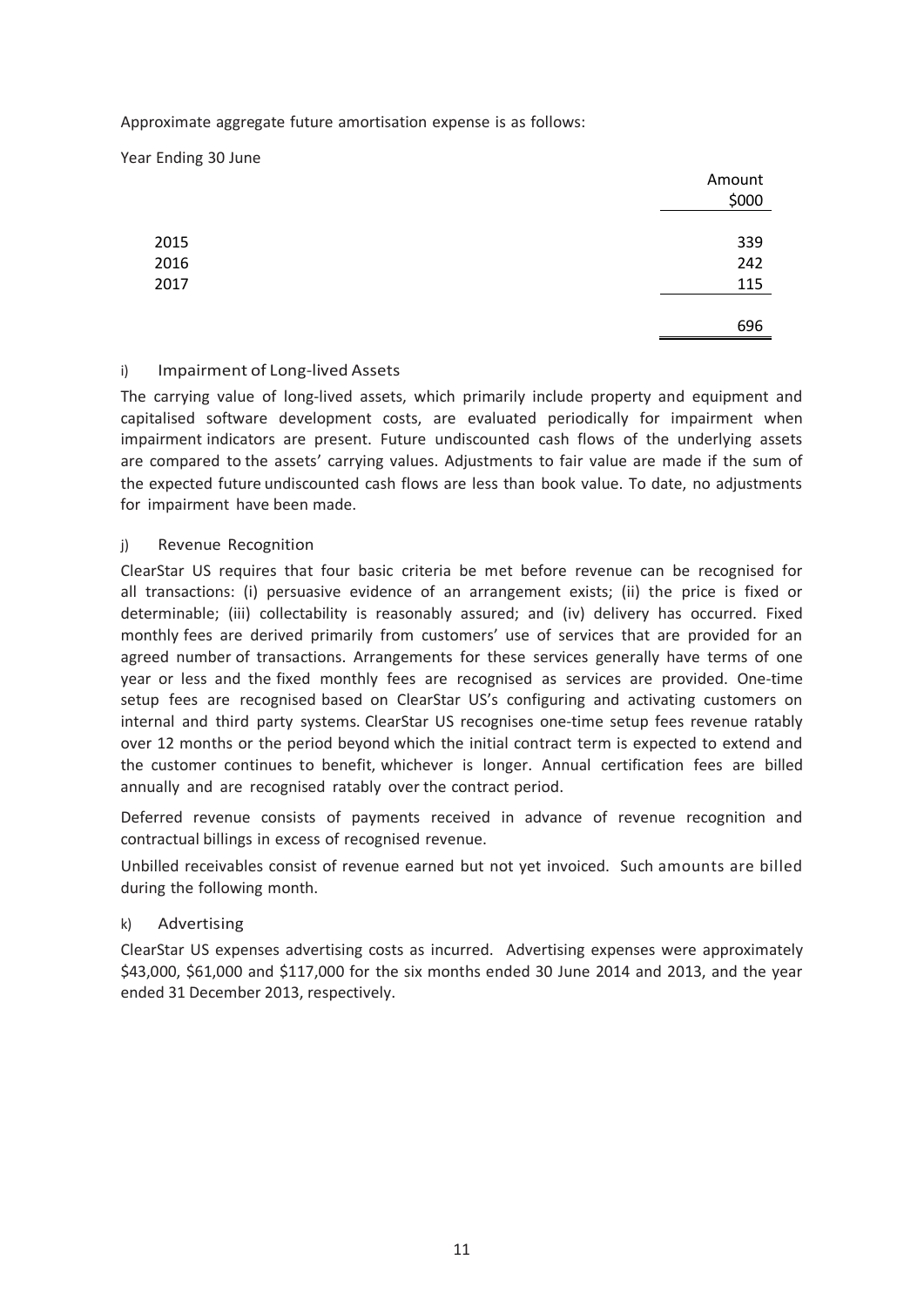## l) Income Taxes

ClearStar US, with the consent of its stockholders, has elected under the Internal Revenue Code and similar state statutes to be an S Corporation. In lieu of federal corporate income taxes, the stockholders of an S Corporation are taxed on their proportionate share of ClearStar US's taxable income. Therefore, no provision for income taxes has been included in the historical financial information. In addition, management has assessed the tax positions of ClearStar US and determined that there is a less than 51 per cent. likelihood that a tax position will not be sustained in an examination by the applicable taxing authority resulting in a tax liability to ClearStar US.

ClearStar US is not subject to income tax examinations for years ending prior to 31 December 2010.

Following the merger described in Note 1b of the footnotes and effective 1 July 2014, ClearStar US will cease to be an S Corporation and will become liable for corporate income taxes (see Note 8).

## m) Research and Development Tax Credits

ClearStar US claims research and development tax credits from the State of Georgia in relation to qualifying expenditure incurred which can be offset against state payroll taxes. The tax credits recognised and offset against payroll costs in operating expenses were \$ nil, \$ nil and \$121,969 for the six months ended 30 June 2014 and 2013, and the year ended 31 December 2013, respectively.

## n) Reclassifications

Certain reclassifications have been made to the 2013 financial statement presentation to correspond to the current period's format. These reclassifications have no effect on previously reported net income

## 2. Long-term Debt and Lines of Credit

During 2011, ClearStar US had two lines of credit of \$150,000 and \$250,000 with a financial institution. The revolving lines of credit carried variable interest rates of 1.5 per cent. above the lender's prime rate and renewed on an annual basis. Both lines of credit were collateralised by accounts receivable and equipment and were personally guaranteed by two Shareholders.

On 30 July 2013, ClearStar US refinanced the outstanding balance on the lines of credit with the same financial institution through a term loan. The amount refinanced under the term loan was \$198,405 and carried a fixed interest rate equal to 5.42 per cent. per annum with a maturity date of 30 July 2018. The term loan was collateralised by substantially all the assets of ClearStar US and is personally guaranteed by two Shareholders. In July 2014, the term loan was paid in full.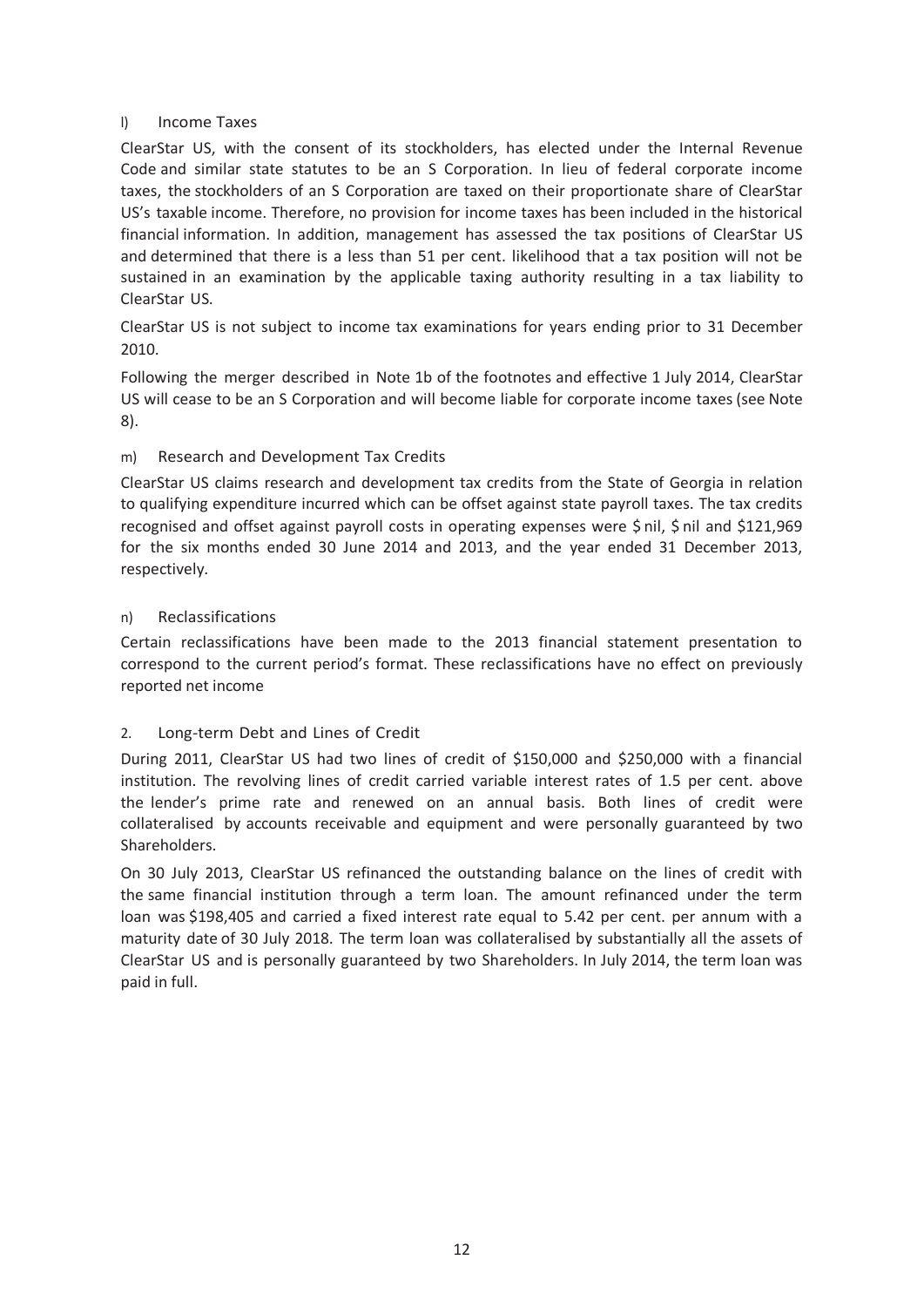Long-term debt and lines of credit comprised the following:

|                                          | As of   | As of   | As of       |
|------------------------------------------|---------|---------|-------------|
|                                          | 30 June | 30 June | 31 December |
|                                          | 2014    | 2013    | 2013        |
|                                          | \$000   | \$000   | \$000       |
| Term loan payable in monthly instalments |         |         |             |
| of principal and interest of \$3,790     | 166     | 198     | 183         |
| Less: current portion                    | 36)     | 36)     | 36)         |
|                                          |         |         |             |
| Total long-term debt                     | 130     | 162     | 147         |

Aggregate future principal payments are as follows at 30 June 2014:

Year Ending 30 June:

|      | Amount<br>\$000 |
|------|-----------------|
|      |                 |
| 2015 | 37              |
| 2016 | 39              |
| 2017 | 42              |
| 2018 | 44              |
| 2019 | 4               |
|      |                 |
|      | 166             |

# 3. Commitments and Contingencies

## Operating Leases

During 2013, ClearStar US executed several non-cancellable operating leases for its five offices (see Note 7). The lease agreements expire on various dates through February 2022. ClearStar US also maintains non-cancellable operating leases for various office equipment that expire at various dates through 2015.

Minimum lease payments under operating leases are recognised on a straight-line basis over the term of the lease including any periods of free rent. Rental expense for the six months ended 30 June 2014 and 2013, and the year ended 31 December 2013 was approximately \$91,000, \$60,000 and \$130,000, respectively.

At 30 June 2014, future minimum lease payments under non-cancellable operating leases were as follows:

Year Ending 30 June:

|                 | Amount |
|-----------------|--------|
|                 | \$000  |
| 2015            | 274    |
| 2016            | 302    |
| 2017            | 282    |
| 2018            | 261    |
| 2019 and beyond | 432    |
|                 | 1,551  |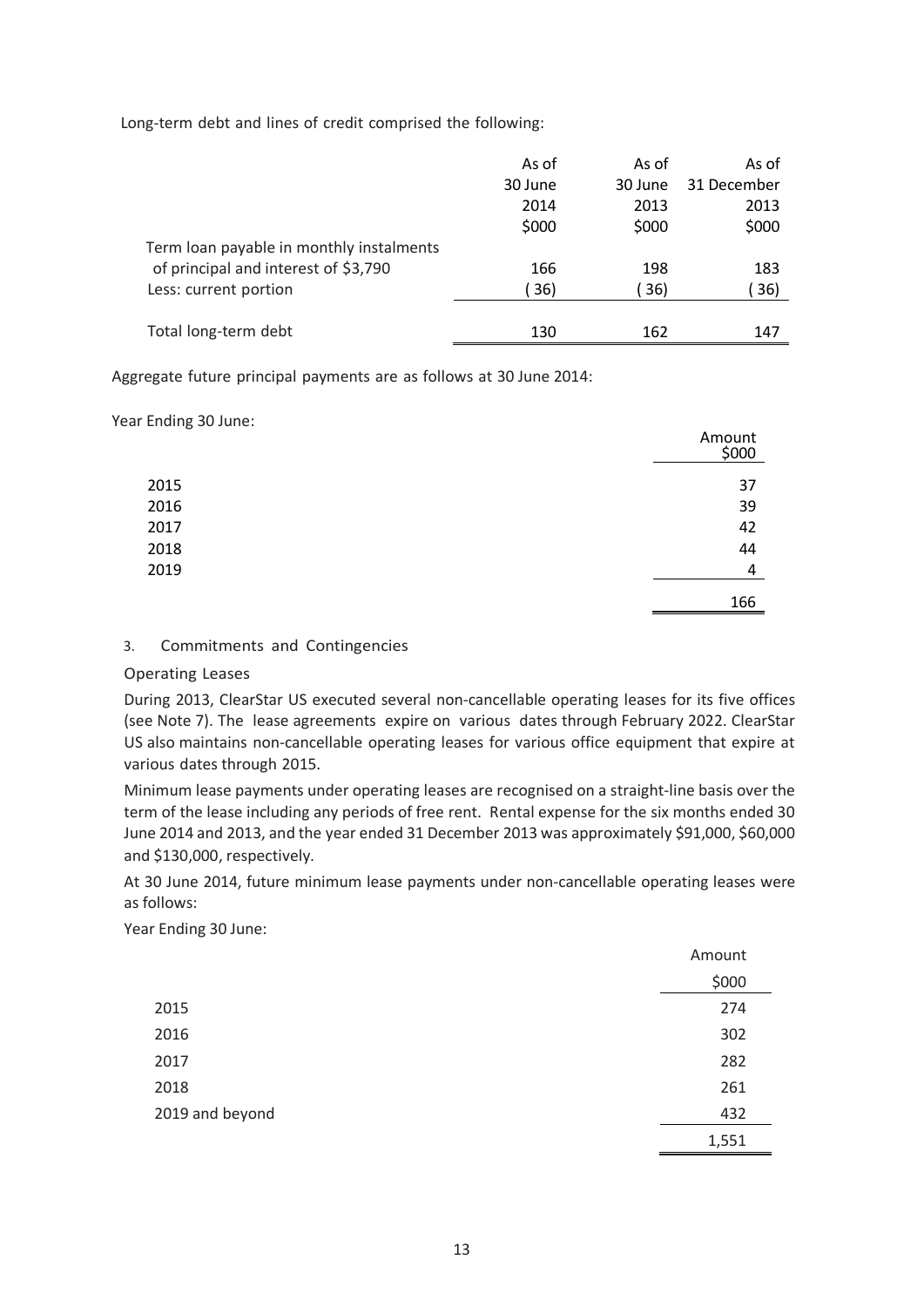Capital Leases

During 2010, ClearStar US leased computer equipment under an agreement classified as a capital lease that expired in November 2013. The lease obligation bore an interest rate of 8.0 per cent. per annum and was payable in monthly instalments totalling \$4,285.

During 2014, ClearStar US leased computer equipment under an agreement classified as a capital lease that expires in May 2018. The lease obligation bears an interest rate of 5.3 per cent. per annum and was payable in monthly instalments totalling \$4,663.

Assets and liabilities under capital leases are recorded at the lower of the present value of the minimum lease payments or the fair value of the asset. The asset is depreciated over the estimated useful lives or the lease term if ownership does not transfer to ClearStar US at the end of the lease. Depreciation of assets under capital leases is included in depreciation expense.

Computer equipment held under capital leases consist of the following:

|                                    | As of   | As of   | As of       |
|------------------------------------|---------|---------|-------------|
|                                    | 30 June | 30 June | 31 December |
|                                    | 2014    | 2013    | 2013        |
|                                    | \$000   | \$000   | \$000       |
|                                    |         |         |             |
| Cost of equipment and installation | 201     | 136     | 136         |
| Less: accumulated depreciation     | 17)     | 118)    | (136)       |
|                                    |         |         |             |
|                                    | 184     | 18      |             |
|                                    |         |         |             |

At 30 June 2014, future minimum lease payments under capital lease agreements consist of the following:

| Year Ending 30 June: |  |
|----------------------|--|
|----------------------|--|

|                       | Amount<br>\$000 |
|-----------------------|-----------------|
| 2015                  | 51              |
| 2016                  | 56              |
| 2017                  | 56              |
| 2018                  | 51              |
|                       | 214             |
| Less: interest        | 20)             |
|                       | 194             |
| Less: current portion | 43)             |
|                       | 151             |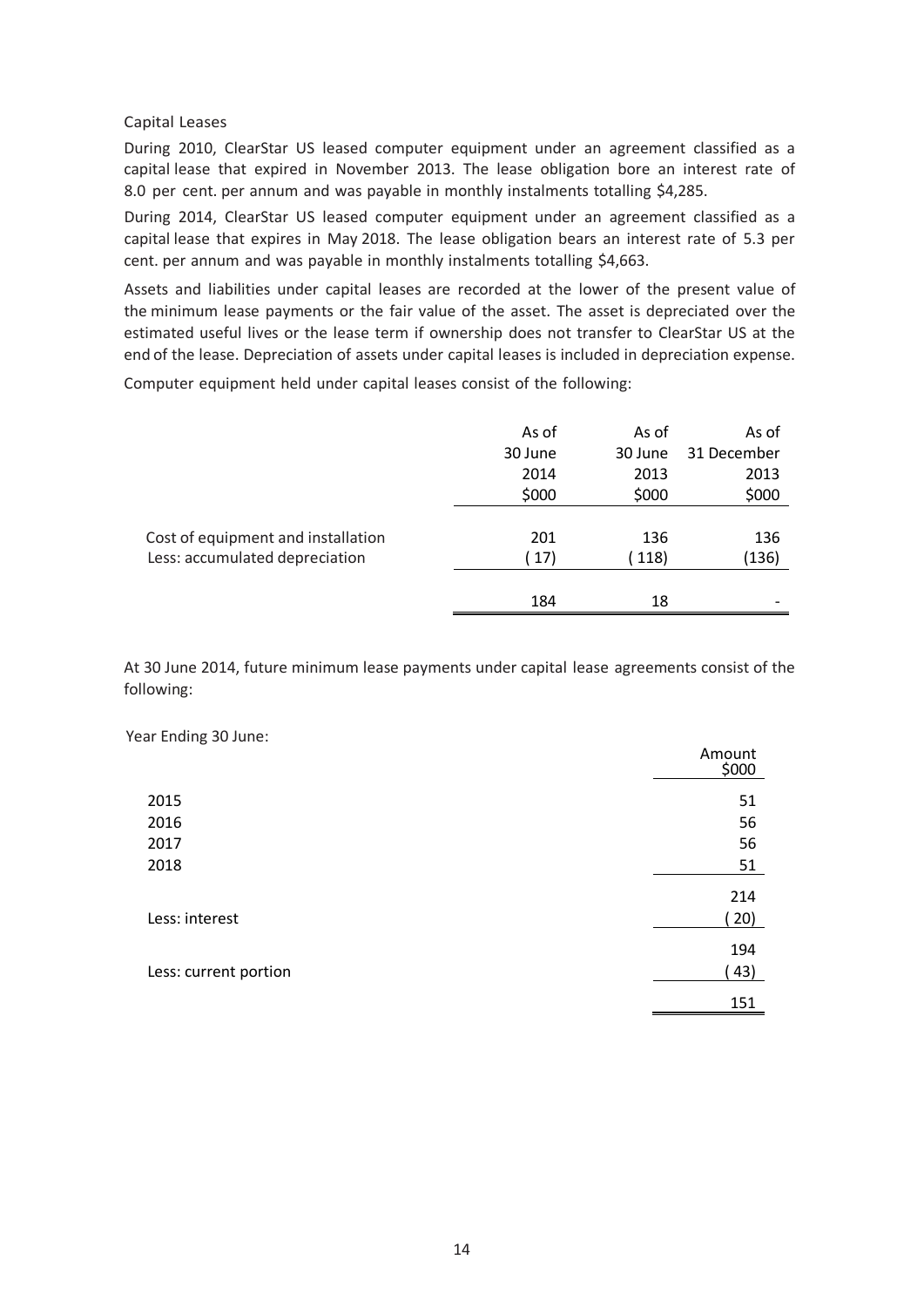## 4. Stockholders' Equity

On 10 June 2014, the directors of ClearStar US declared a dividend in an amount equal to the highest applicable federal and state tax rates for such Shareholder payable on all profit allocated to such Shareholder for calendar year 2014, such amount being approximately \$100,000, payable to the then-current shareholders of ClearStar US to cover historic taxes payable, arising as a result of ClearStar US previously being a pass-through entity for tax purposes. Although the dividend was declared prior to the contribution described below, it will not be paid by ClearStar US until after a final determination has been of the allocation of income and profits for the portion of the calendar year 2014 occurring prior to such contribution and upon such determination, the dividend will be paid as soon as practicable to the shareholders of record as of the date such dividend was declared.

On 26 June 2014, the directors amended and restated ClearStar US's articles to increase the authorized common shares to 10,000 shares.

## 5. Employee Retirement Plan

ClearStar US sponsors an employee retirement plan known as the ClearStar, Inc. 401(k) Profit Sharing Plan Trust (the ''401k Plan''). Under the 401k Plan, employees may contribute up to the maximum contributions as set periodically by the Internal Revenue Service. Additionally, ClearStar US may make a discretionary contribution to the 401k Plan. The employee contributions vest over six years. Participant contributions are always 100 per cent. vested.

Matching contributions were approximately \$37,000, \$27,000 and \$45,000 for the six months ended 30 June 2014 and 2013, and the year ended 31 December 2013, respectively.

## 6. Concentrations

## Significant Vendor

A significant vendor is defined as one from which ClearStar US receives at least 10 per cent. its total purchases. For the six months ended 30 June 2014 and 2013, and the year ended 31 December 2013, ClearStar US had purchases from three, two and two suppliers totalling approximately \$1,643,000, \$635,000 and \$1,650,000 which comprised approximately 75, 39 and 52 per cent. of ClearStar US's purchases, respectively. The liabilities balance included approximately \$544,000, \$150,000 and \$137,000 to these vendors at 30 June 2014 and 2013 and 31 December 2013, respectively.

## SignificantCustomer

A significant customer is defined as one from whom at least 10 per cent. of annual revenue is derived. ClearStar US had sales to one customer totalling approximately \$743,000 and \$813,000, which comprised approximately 14 and 10 per cent. of annual revenue for the six months ended 30 June 2014 and the year ended 31 December 2013, respectively. The unbilled receivables balance included approximately \$162,000 and \$56,000 from this customer at 30 June 2014 and 31 December 2013. There was no significant customer for the six months ended 30 June 2013.